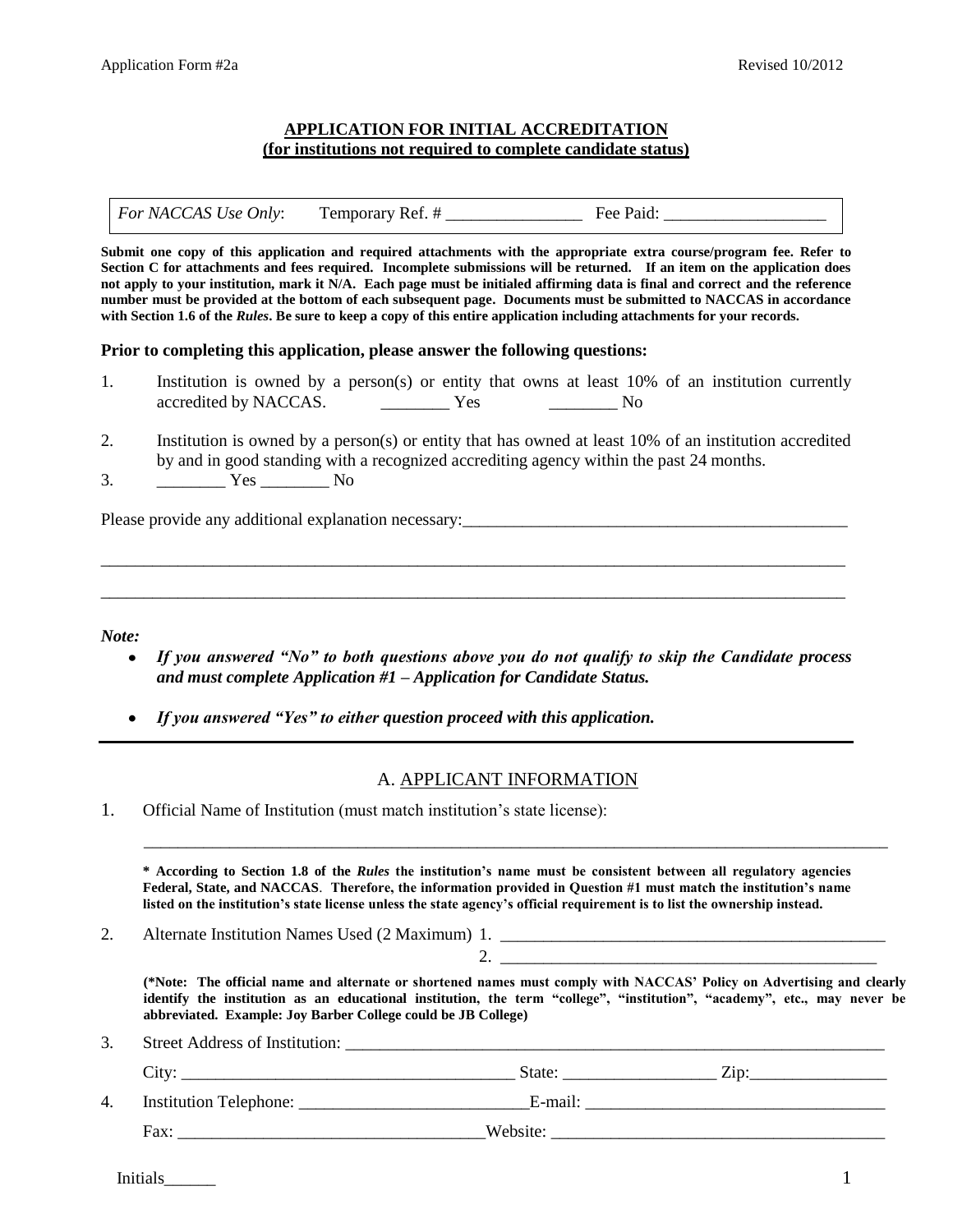| 5.  | **Official Contact Person for all Communications: _______________________________                             |  |  |  |
|-----|---------------------------------------------------------------------------------------------------------------|--|--|--|
|     | (*Note: Must be a Physical Address not a Post Office Box)                                                     |  |  |  |
|     |                                                                                                               |  |  |  |
|     | 6.                                                                                                            |  |  |  |
| 7.  |                                                                                                               |  |  |  |
| 8.  | Date institution acquired by present owner, if applicable: _______________                                    |  |  |  |
| 9.  | What is the total number of students enrolled at the applicant institution now?                               |  |  |  |
| 10. | During the past 12 months, how many students enrolled in the applicant institution?                           |  |  |  |
| 11. | During the past 12 months, how many students graduated?                                                       |  |  |  |
| 12. | Please indicate any periods in the calendar year when the institution is closed (i.e. holidays, etc.)Date(s): |  |  |  |
|     |                                                                                                               |  |  |  |
| 13. | Does your institution offer instruction in a language other than English? Yes _____ No ____                   |  |  |  |
|     | If yes, please identify the language(s) in which instruction is delivered.                                    |  |  |  |

**(\*\* RE: Question #5 – When considering who will be the Official Contact Person be aware that these communications could include invoices, Commission decisions, adverse actions, etc. In addition: it is the institution's responsibility to notify NACCAS when any information in Question #5 changes.)**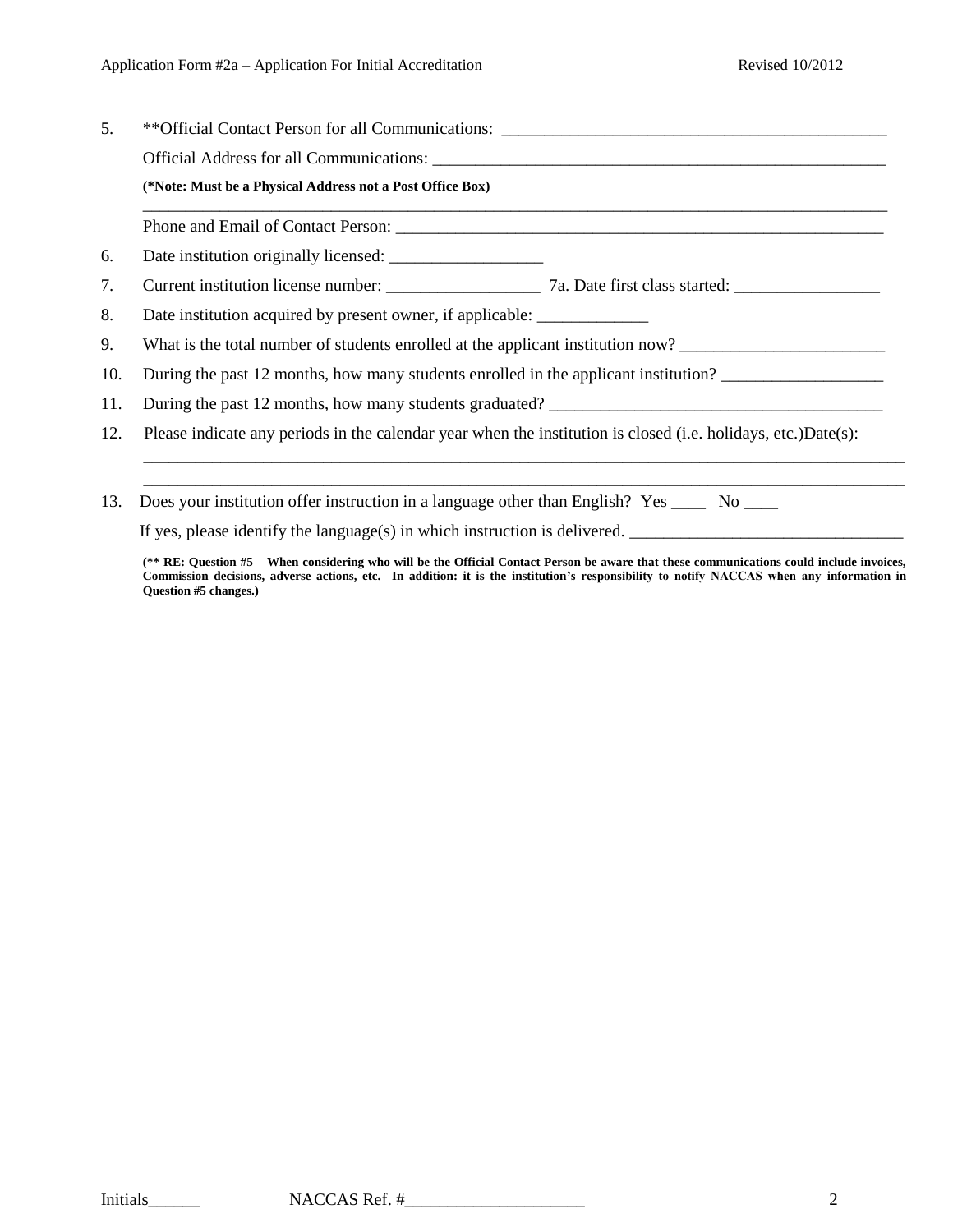# B. OWNER INFORMATION

| 14.                      | This institution is (check one):<br>Private Non-Profit ()                                                                                                                                                                                                                                                                                                                                                                            | Private For-Profit ()                                                                                                       | Publicly Traded () |  |  |
|--------------------------|--------------------------------------------------------------------------------------------------------------------------------------------------------------------------------------------------------------------------------------------------------------------------------------------------------------------------------------------------------------------------------------------------------------------------------------|-----------------------------------------------------------------------------------------------------------------------------|--------------------|--|--|
| 15.                      | Institution owned by: Individual(s):<br>Institution owned by: Corporation or LLC:<br>Institution owned by: Subsidiary of Parent Corporation:                                                                                                                                                                                                                                                                                         | ______ (Complete Type A Ownership below)<br>_____ (Complete Type B Ownership below)<br>______ (Complete Type B and C below) |                    |  |  |
|                          | ( <i>Check One</i> ): Sole Proprietorship ()<br><b>Type A Ownership:</b>                                                                                                                                                                                                                                                                                                                                                             | Partnership ()<br>or                                                                                                        |                    |  |  |
|                          | 16. List the name and address of the sole proprietor or partners and their percentages of ownership.                                                                                                                                                                                                                                                                                                                                 |                                                                                                                             |                    |  |  |
| <b>Name</b>              | <b>Address</b>                                                                                                                                                                                                                                                                                                                                                                                                                       |                                                                                                                             | Percentage         |  |  |
|                          |                                                                                                                                                                                                                                                                                                                                                                                                                                      |                                                                                                                             |                    |  |  |
|                          |                                                                                                                                                                                                                                                                                                                                                                                                                                      |                                                                                                                             |                    |  |  |
|                          |                                                                                                                                                                                                                                                                                                                                                                                                                                      |                                                                                                                             |                    |  |  |
|                          | (*Note: Must be a Physical Address not a Post Office Box)                                                                                                                                                                                                                                                                                                                                                                            |                                                                                                                             |                    |  |  |
|                          |                                                                                                                                                                                                                                                                                                                                                                                                                                      |                                                                                                                             |                    |  |  |
|                          | <b>Type B Ownership:</b>                                                                                                                                                                                                                                                                                                                                                                                                             |                                                                                                                             |                    |  |  |
| 17.<br>18.<br>19.<br>20. | Check One: □LLC<br>$\Box$ Inc.<br>State of Incorporation or organization: _______________<br>List all individuals, corporations, or other entities who own shares or membership interests, as<br>applicable. Provide a separate sheet if additional space is needed. (For Private Non-Profit organizations, please list<br>corporate officer's names and their titles since there are no owners, and leave percentage section blank) |                                                                                                                             |                    |  |  |
| Name                     | Address                                                                                                                                                                                                                                                                                                                                                                                                                              |                                                                                                                             | Percentage         |  |  |
|                          |                                                                                                                                                                                                                                                                                                                                                                                                                                      |                                                                                                                             |                    |  |  |
|                          |                                                                                                                                                                                                                                                                                                                                                                                                                                      |                                                                                                                             |                    |  |  |
|                          | Address:<br>(*Note: Must be a Physical Address not a Post Office Box)                                                                                                                                                                                                                                                                                                                                                                |                                                                                                                             |                    |  |  |
|                          | <b>Type C Ownership:</b>                                                                                                                                                                                                                                                                                                                                                                                                             |                                                                                                                             |                    |  |  |
| 21.                      | List the other corporations or other owner entities, including individuals who own the entities, in order closest to institution<br>ownership. Provide a separate attachment to clearly show Tiers accurately, if needed.                                                                                                                                                                                                            |                                                                                                                             |                    |  |  |
|                          |                                                                                                                                                                                                                                                                                                                                                                                                                                      |                                                                                                                             |                    |  |  |
|                          |                                                                                                                                                                                                                                                                                                                                                                                                                                      |                                                                                                                             |                    |  |  |
|                          |                                                                                                                                                                                                                                                                                                                                                                                                                                      |                                                                                                                             |                    |  |  |
|                          |                                                                                                                                                                                                                                                                                                                                                                                                                                      |                                                                                                                             |                    |  |  |
|                          |                                                                                                                                                                                                                                                                                                                                                                                                                                      |                                                                                                                             |                    |  |  |
|                          | Tier 5: $\frac{1}{2}$ Tier 5:                                                                                                                                                                                                                                                                                                                                                                                                        |                                                                                                                             |                    |  |  |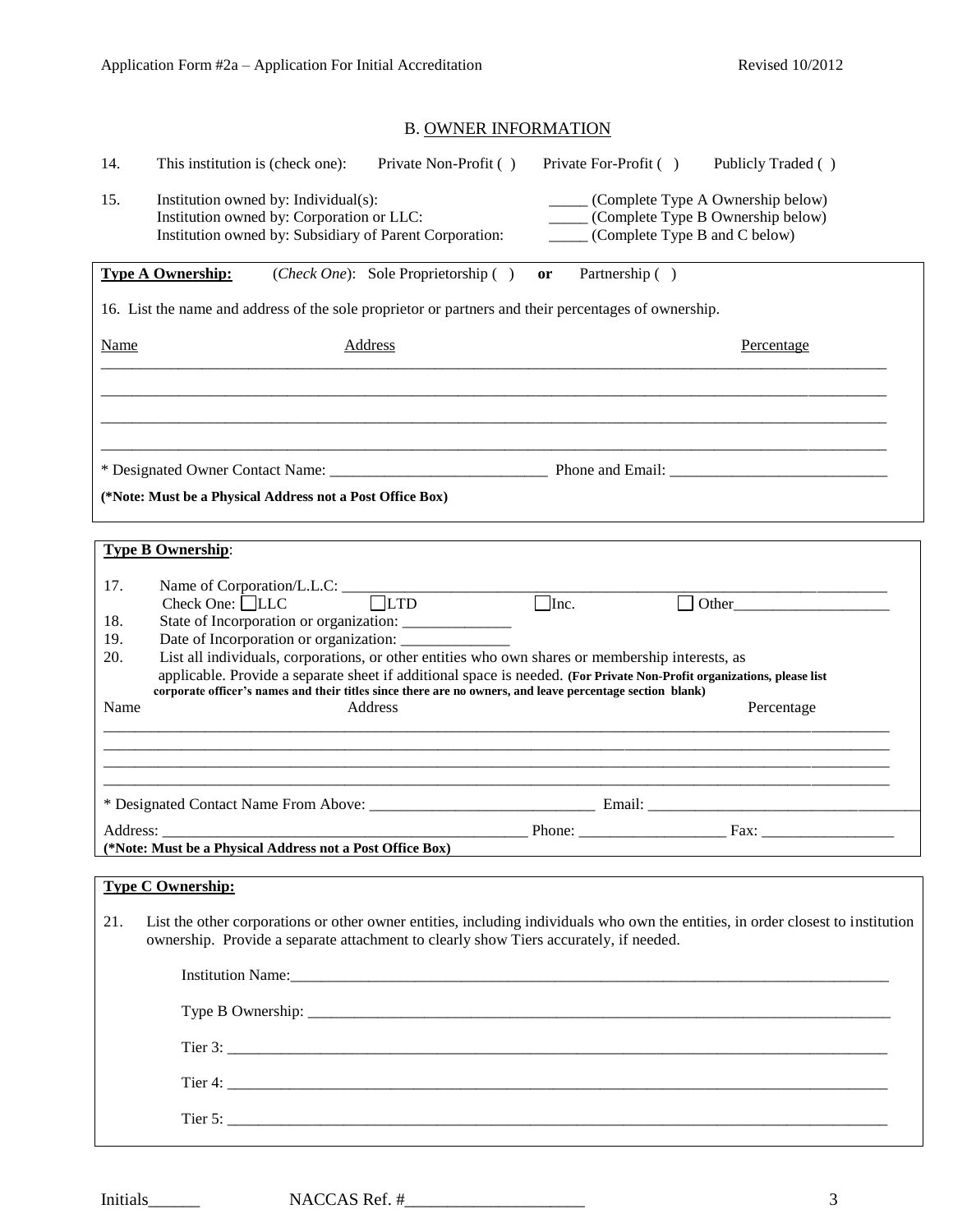22. Please list the names and locations of all other institutions offering programs within NACCAS scope, under the same ownership, management, and/or control. Please indicate if the institution is presently accredited or holds candidate status (Add pages as needed).

| Name and Location: | Accredited by: | <b>Candidate for Accreditation</b><br>with |
|--------------------|----------------|--------------------------------------------|
|                    |                |                                            |
|                    |                |                                            |
|                    |                |                                            |

23. a. Is the applicant institution currently accredited by another accrediting agency? Yes No If yes, please identify the agency.

\_\_\_\_\_\_\_\_\_\_\_\_\_\_\_\_\_\_\_\_\_\_\_\_\_\_\_\_\_\_\_\_\_\_\_\_\_\_\_\_\_\_\_\_\_\_\_\_\_\_\_\_\_\_\_\_\_\_\_\_\_\_\_\_\_\_\_\_\_\_\_\_\_\_\_\_\_\_\_ \_\_\_\_\_\_\_\_\_\_\_\_\_\_\_\_\_\_\_\_\_\_\_\_\_\_\_\_\_\_\_\_\_\_\_\_\_\_\_\_\_\_\_\_\_\_\_\_\_\_\_\_\_\_\_\_\_\_\_\_\_\_\_\_\_\_\_\_\_\_\_\_\_\_\_\_\_\_\_

- b. Has the applicant institution ever sought accreditation from any other accrediting agency? Yes\_\_\_\_No\_\_\_\_\_\_ If yes, please identify the agency.
- c. If another accrediting agency recognizes this institution as an additional location campus, please identify the main campus.
- 24. Has any owner or any employee of the institution been debarred from participation in any Federal or state program or been disallowed by the US Department of Education to own any institution that participates in federal financial aid within the past five years? Yes \_\_\_\_ No \_\_\_\_ If yes, please list: \_\_\_\_\_\_\_\_\_\_\_\_\_\_\_\_\_\_\_\_\_\_\_\_\_\_\_\_\_\_\_\_\_\_\_\_\_\_\_\_\_\_\_\_\_\_\_\_\_\_\_\_\_\_\_\_\_\_\_\_\_\_\_\_\_\_\_\_
- 25. Has this institution ever been denied candidate status or (re)accreditation either by this Commission or any other accrediting agency? Yes \_\_\_\_ No \_\_\_\_ If yes, please list the date of denial or withdrawal and the accrediting agency.

\_\_\_\_\_\_\_\_\_\_\_\_\_\_\_\_\_\_\_\_\_\_\_\_\_\_\_\_\_\_\_\_\_\_\_\_\_\_\_\_\_\_\_\_\_\_\_\_\_\_\_\_\_\_\_\_\_\_\_\_\_\_\_\_\_\_\_\_\_\_\_\_\_\_\_\_\_\_\_\_\_\_\_

- 26. Please indicate if the institution contracts with any institution district, state-funded program, colleges, local junior colleges or technical institutions for cosmetology training. Yes \_\_\_\_\_ No \_\_\_\_
- 27. The person responsible for the day-to-day operations of the applicant institution is: Name: \_\_\_\_\_\_\_\_\_\_\_\_\_\_\_\_\_\_\_\_\_\_\_\_\_\_\_\_\_\_\_\_\_\_\_\_\_\_\_\_\_\_\_\_\_\_\_\_\_\_\_\_\_\_\_\_\_\_\_\_\_\_\_\_\_\_\_\_\_\_\_\_\_\_\_\_ Title:  $\Box$ Tel. \_\_\_\_\_\_\_\_\_\_\_\_\_\_\_\_\_\_\_\_\_\_\_\_\_\_\_\_\_\_ E-mail: \_\_\_\_\_\_\_\_\_\_\_\_\_\_\_\_\_\_\_\_\_\_\_\_\_\_\_\_\_\_\_\_\_\_\_\_\_\_\_\_\_
- 28. The designated accreditation liaison that has attended or will attend the required NACCAS accreditation workshop: Name: \_\_\_\_\_\_\_\_\_\_\_\_\_\_\_\_\_\_\_\_\_\_\_\_\_\_\_\_\_\_\_\_\_\_\_\_\_\_\_\_\_\_\_\_\_\_\_\_\_\_\_\_\_\_\_\_\_\_\_\_\_\_\_\_\_\_\_\_\_\_\_\_\_\_\_\_ Title: \_\_\_\_\_\_\_\_\_\_\_\_\_\_\_\_\_\_\_\_\_\_\_\_\_\_\_\_\_\_\_\_\_\_\_\_\_\_\_\_\_\_\_\_\_\_\_\_\_\_\_\_\_\_\_\_\_\_\_\_\_\_\_\_\_\_\_\_\_\_\_\_\_\_\_\_\_

Tel. E-mail: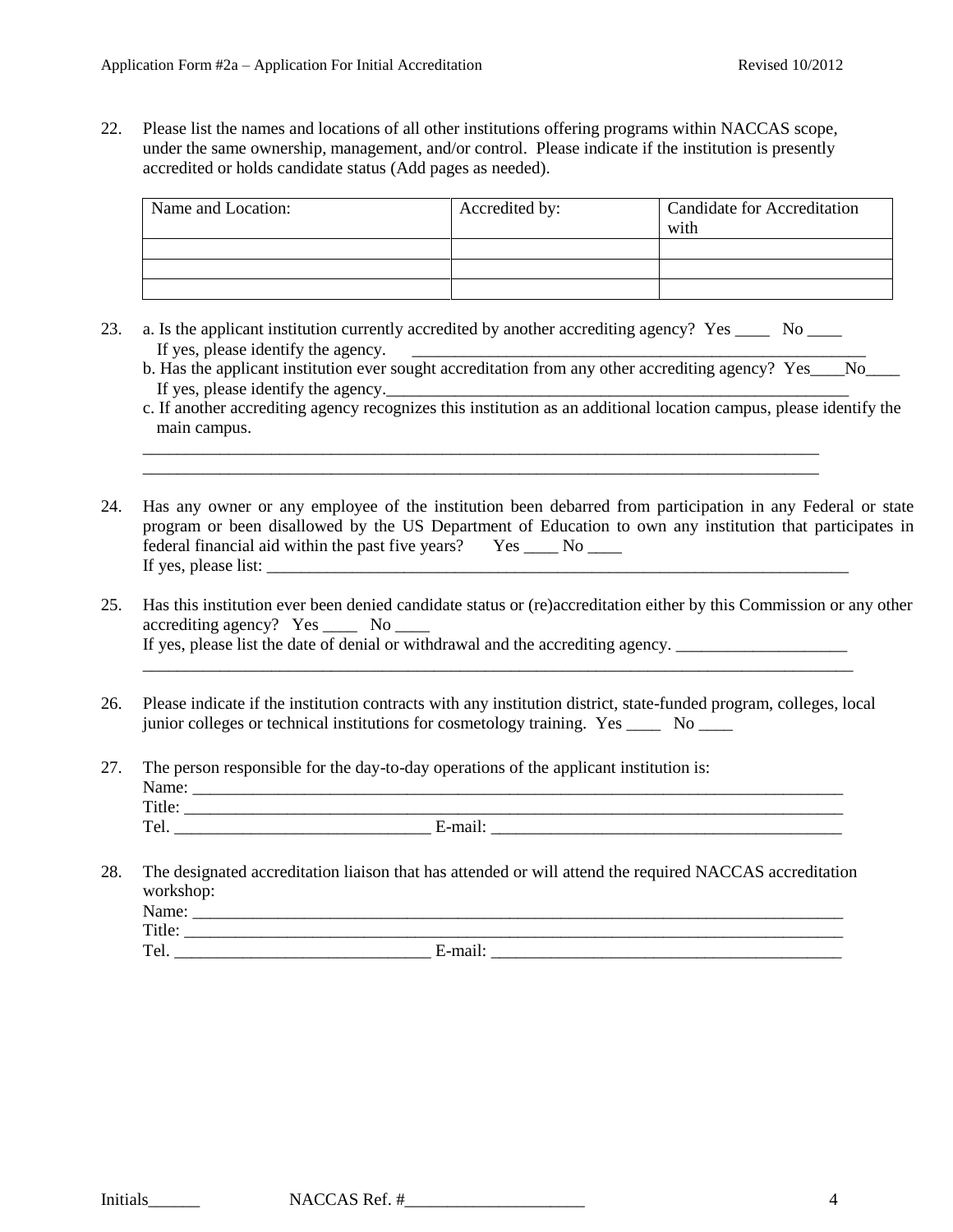29. PROGRAM SCHEDULE: List and provide information on every program offered at your institution which is over 150 hours in length and/or leads to state licensure. If your institution obtains state licensure by means of accreditation, you must list all programs offered at your institution, including programs 150 hours or less in length and not leading to licensure. Attach as many copies of the chart as needed to ensure all applicable programs are listed.

|                | Required Information                              |  | Programs and Schedule |  |
|----------------|---------------------------------------------------|--|-----------------------|--|
|                | Name of Program                                   |  |                       |  |
|                |                                                   |  |                       |  |
|                | <b>State Requirements:</b>                        |  |                       |  |
|                | Total clock hours, credit                         |  |                       |  |
|                | hour or competencies                              |  |                       |  |
|                | required by State law or                          |  |                       |  |
|                | regulation. Put N/A if not                        |  |                       |  |
|                | applicable                                        |  |                       |  |
|                | <b>Institution Requirements:</b>                  |  |                       |  |
|                | Total Clock Hours, credit                         |  |                       |  |
|                | or competencies.                                  |  |                       |  |
|                | Total weeks required to                           |  |                       |  |
|                | complete the program (full-                       |  |                       |  |
|                | time student)                                     |  |                       |  |
|                | Total weeks to complete                           |  |                       |  |
|                | the program (part-time                            |  |                       |  |
| student)       |                                                   |  |                       |  |
|                | Do you offer instruction                          |  |                       |  |
|                | via distance learning for                         |  |                       |  |
|                | any of these courses?<br>If so, what % of the     |  |                       |  |
|                |                                                   |  |                       |  |
|                | program is delivered via                          |  |                       |  |
|                | distance education? *<br>Number of Clock Hours or |  |                       |  |
|                | Credits of Program(s)                             |  |                       |  |
|                | delivered via distance                            |  |                       |  |
|                | education:                                        |  |                       |  |
| Tuition        |                                                   |  |                       |  |
|                |                                                   |  |                       |  |
|                | # of Current Students                             |  |                       |  |
|                |                                                   |  |                       |  |
|                | Date of First Graduating                          |  |                       |  |
| Class          |                                                   |  |                       |  |
|                | # of Full-Time Instructors                        |  |                       |  |
|                | # of Part-Time Instructors                        |  |                       |  |
|                | <b>CLASS SCHEDULE: Full-</b>                      |  |                       |  |
|                | Time Student                                      |  |                       |  |
|                | Sunday                                            |  |                       |  |
|                | Monday                                            |  |                       |  |
| Hours per week | Tuesday                                           |  |                       |  |
|                | Wednesday                                         |  |                       |  |
|                | Thursday                                          |  |                       |  |
|                | Friday                                            |  |                       |  |
|                | Saturday                                          |  |                       |  |
|                |                                                   |  |                       |  |

\* Note: NACCAS has chosen at this time not to approve programs offering distance education as a mode of delivery that is over 50% of the program. In addition, the institution is responsible for the management, control and delivery of distance education.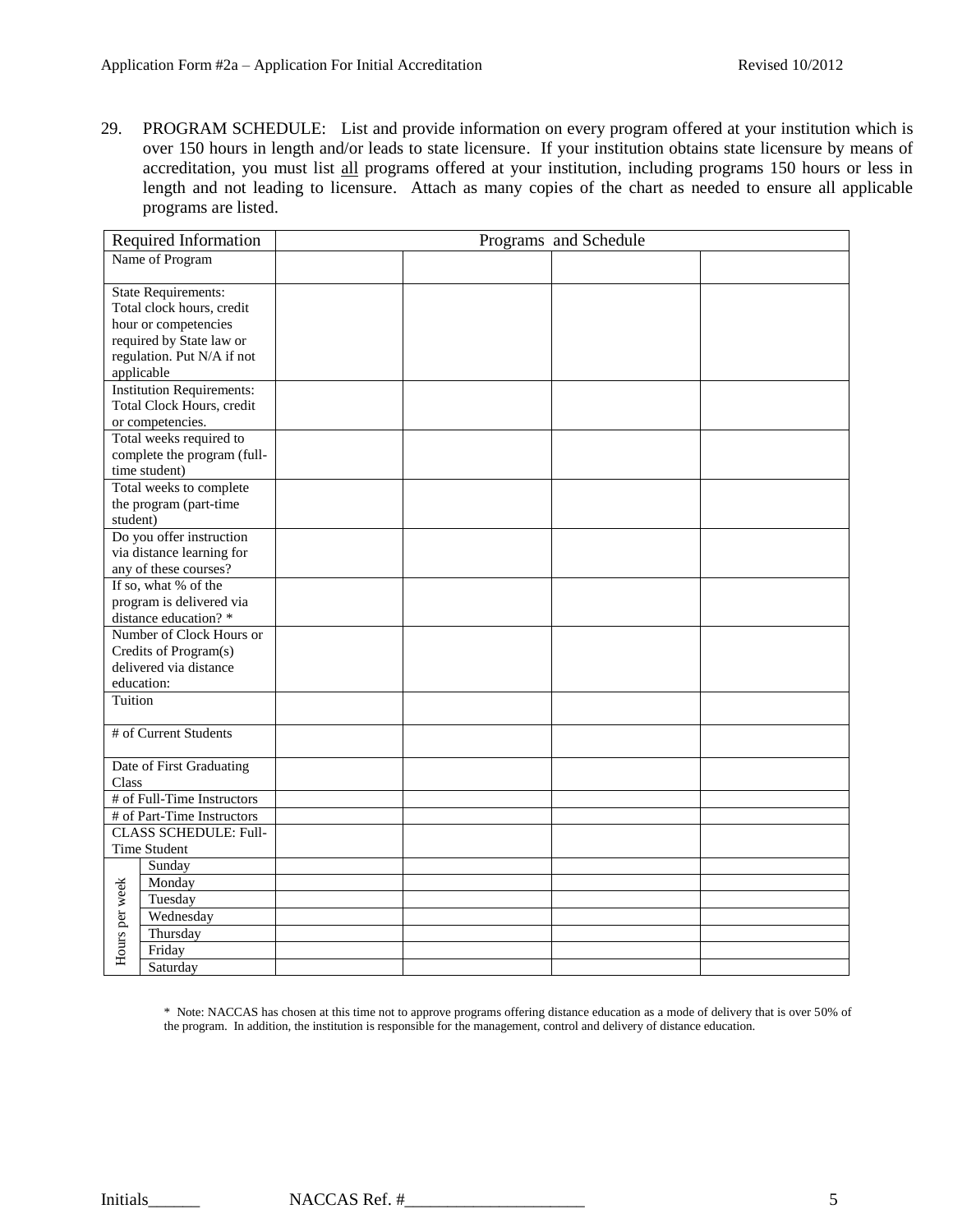30. Is the institution seeking approval from NACCAS to offer any continuing education classes? Yes No If yes, complete the following chart. Attach as many copies and additional pages as necessary to ensure that all programs are listed.

| Class Title | <b>Contact Hours</b> |
|-------------|----------------------|
|             |                      |
|             |                      |
|             |                      |
|             |                      |
|             |                      |

# C. REQUIRED ATTACHMENTS

*A copy of this application and the following attachments must be received in order to proceed through the accreditation process.*

- 1. Verification of attendance at a NACCAS Accreditation Workshop. (Note: See Appendix #3)
- 2. Institutional Self-Study (ISS). A reference number will be assigned upon receipt of a complete application which will enable the institution to upload the ISS electronically. Please submit within thirty (30) days of submitting the application. (Note: Application process will not move forward until the ISS is received.)
- 3. A clear outside photo of the institution showing the advertising sign with the institutions' name.
- 4. Verification from the appropriate state agency with the date the institution was originally licensed.
- 5. A copy of the institution's current license.
- 6. Verification that all programs offered at the institution has been approved by the state.
- 7. Fees owed:
	- a. The basic application fee of \$1,440.00 is due with this application. Since this institution was not required to go through candidate status, the applicant must pay the non-refundable basic fee for Application for Initial Accreditation: \$1,440.00 and must pay a prorated amount toward the annual sustaining fee (see the Chart that follows).
	- b. All applicants must pay a program fee of \$350.00 for each program over the one program included in this process and to be approved within the aegis of institutional accreditation.
	- c. All applicants must pay a \$805.00 deposit toward the on-site evaluation in addition to the application fee, if applicable.
	- d. Within 30 days of receipt of this application the institution will receive an invoice for the balance due for the on-site evaluation visit, payable within 30 days.
- 8. If applicable: If the name of the institution incorporates a trade name the institution must attach a certification that it has authority from the franchisor or licensing company to use that name.
- 9. If applicable: Copies of contracts or training agreements for any arrangements you have to train students from institution districts, community colleges, State-funded programs, etc. (See Item 26.)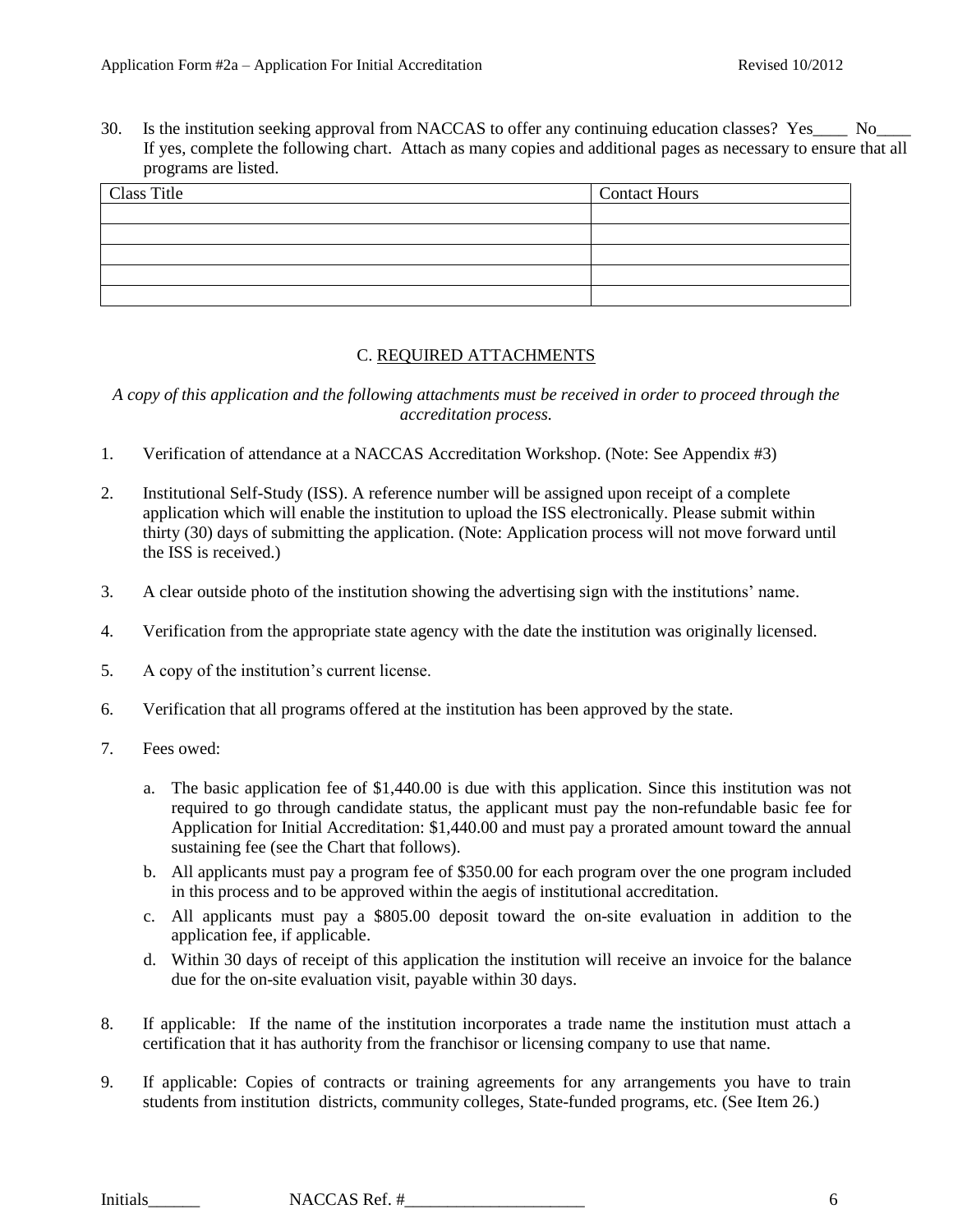10. To offer a course and/or program that exceed the required minimum course or program length by more than 50%, the institution must justify the course or program length. In accordance with the mission of the institution, the justification must state how the course or program length is necessitated by the following factors:

a. Industry needs as determined and/or recommended by the institution's Advisory Committee;

b. Special academic needs of the students served

11. Send under separate cover:

A financial statement (audited), prepared by an independent Certified Public Accountant, on an accrual basis. Note: The U.S. Department of Education requires applicants for federal financial assistance programs to submit audited financial statements prepared according to GAGAS (**See Standard VII**).

## **Note: All required documents must be submitted prior to Commission consideration.**

| Month Application  | Pro-Rated Fee Due With | Month Application  | Pro-Rated Fee Due With |
|--------------------|------------------------|--------------------|------------------------|
| Received by NACCAS | Application*           | Received by NACCAS | Application*           |
| January            | \$847.50               | July               | \$847.50               |
| February           | \$706.25               | August             | \$706.25               |
| March              | \$565                  | September          | \$565                  |
| April              | \$423.75               | October            | \$423.75               |
| May                | \$282.50               | November           | \$282.50               |
| June               | \$141.25               | December           | \$141.25               |

#### Sustaining Fees Chart

\*Note: NACCAS sustaining fees are invoiced semi-annually in January and July. See Schedule of Fees at [www.naccas.org](http://www.naccas.org/) for additional information. In the event the Initial application is denied or voluntarily withdrawn, the school may be eligible for a pro-rated refund of sustaining fees paid.